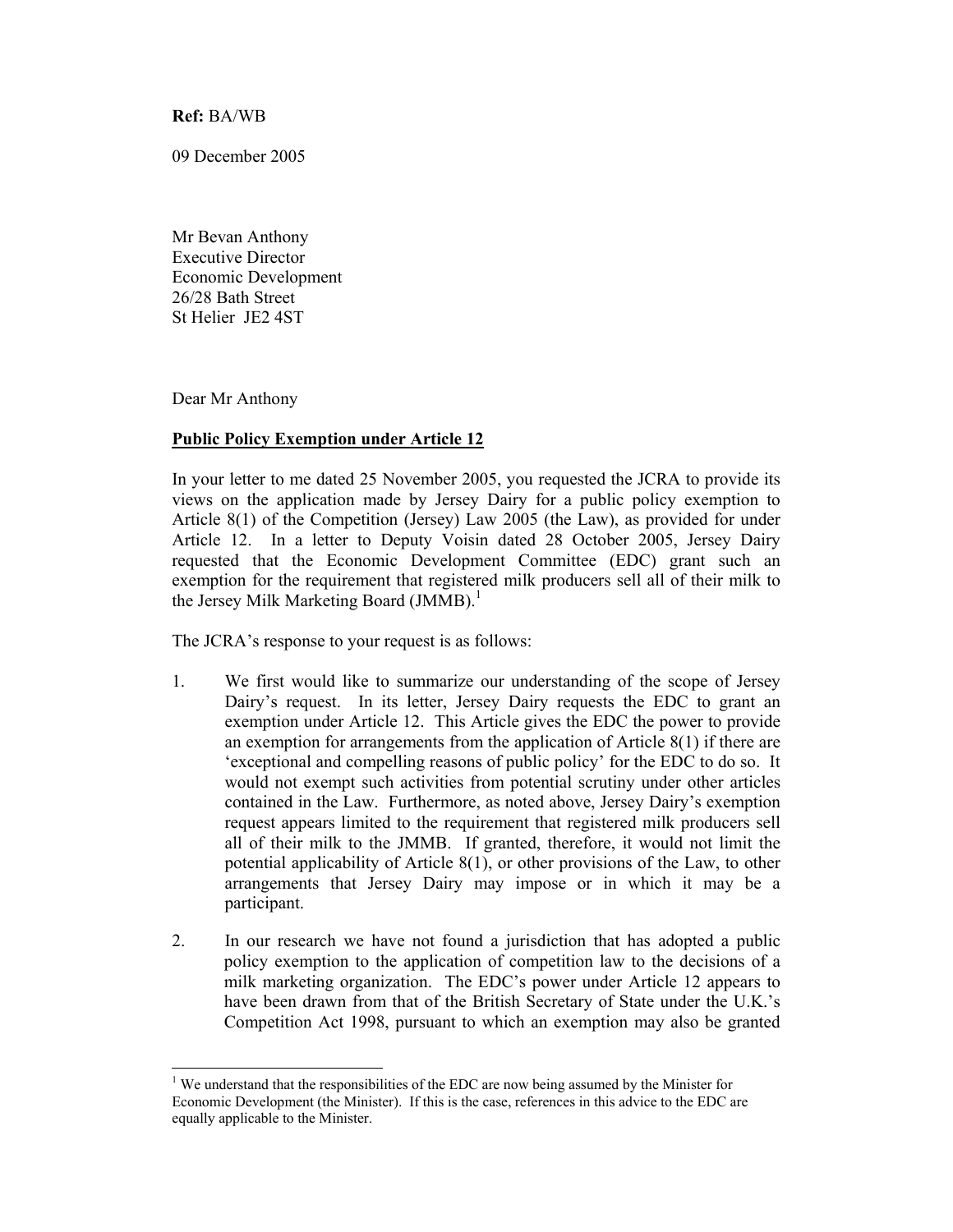based on 'exceptional and compelling reasons of public policy.<sup>2</sup> We have not found evidence of the Secretary ever using this power in the U.K. One author suggests that a possibly proper area of applicability for this exemption would be the defence industry.<sup>3</sup>

- 3. To grant an exemption under Article 12, the EDC must be satisfied that 'exceptional and compelling reasons of public policy' exist that make the exemption desirable.<sup>4</sup> The same language in the UK's Competition Act 1998 'clearly imposes a heavy burden on the Secretary of State to demonstrate that he should be able to exercise the power.<sup>5</sup> It appears to the JCRA that such an exemption is intended for exceptional circumstances where the application of the Law would impede the achievement of important objectives of public policy.
- 4. In our opinion, Jersey Dairy's letter does not appear to define clearly the public policy goals an exemption would further. If we are to assume that (i) contributing to the aim of economic growth and diversification, and (ii) protecting Jersey's natural environment are the goals that Jersey Dairy seeks to further through the requirement that registered milk producers sell all of their milk to the JMMB, the letter does not explain how the application of Article 8(1) to this practice would hinder the achievement of these objectives, or how granting a public policy exemption would further their achievement. Such alleged economic benefits are typically analyzed in an Article 9 type exemption request, as opposed to a request for exemption based on public policy.<sup>6</sup>
- 5. The EDC may therefore consider it more appropriate to make this decision after the JCRA has had the opportunity to determine definitively if the practice in question would appreciably hinder competition under Article 8(1) and, if so, whether it would qualify for an individual exemption under Article 9(3). If the activity satisfies the criteria for an individual exemption under Article 9(3), the EDC's grant of a public policy exemption under Article 12 would not be necessary. Indeed the EDC's power under Article 12 would be irrelevant since the practice would be compatible with Article 8(1) in any event.
- 6. Even if, after an investigation, the JCRA determines that the practice does infringe Article 8(1) and an individual exemption is not applicable, we believe that the individual exemption analysis we would undertake under Article 9(3) might inform the EDC's determination of whether exceptional and compelling reasons of public policy make an exemption under Article 12 desirable. Article 9(3) would require us to examine whether the practice (i) improves the

 $\overline{a}$ 

<sup>&</sup>lt;sup>2</sup> Competition Act 1998, Sch 3(7)(1). This is exactly the same language as appears in Article 12 of Jersey's Competition Law.

<sup>3</sup> Whish, Richard, COMPETITION LAW at pg 330 ( $5<sup>th</sup>$  ed 2003) ('It might be that the power would be invoked, for example, in relation to the defence industry.').

<sup>4</sup> Competition (Jersey) Law 2005, Art. 12(2).

 $^5$  Whish, *supra* note 3 at pg 330.

<sup>&</sup>lt;sup>6</sup> See, for example, the European Commission's decision in the *Sicasov*, O.J. L 4/27 (14 Dec. 1998), in which French breeders of plant varieties applied for and received an individual exemption for the use of standard licensing agreements for the production and sale of seeds, based on an analysis of the practice's economic effects.